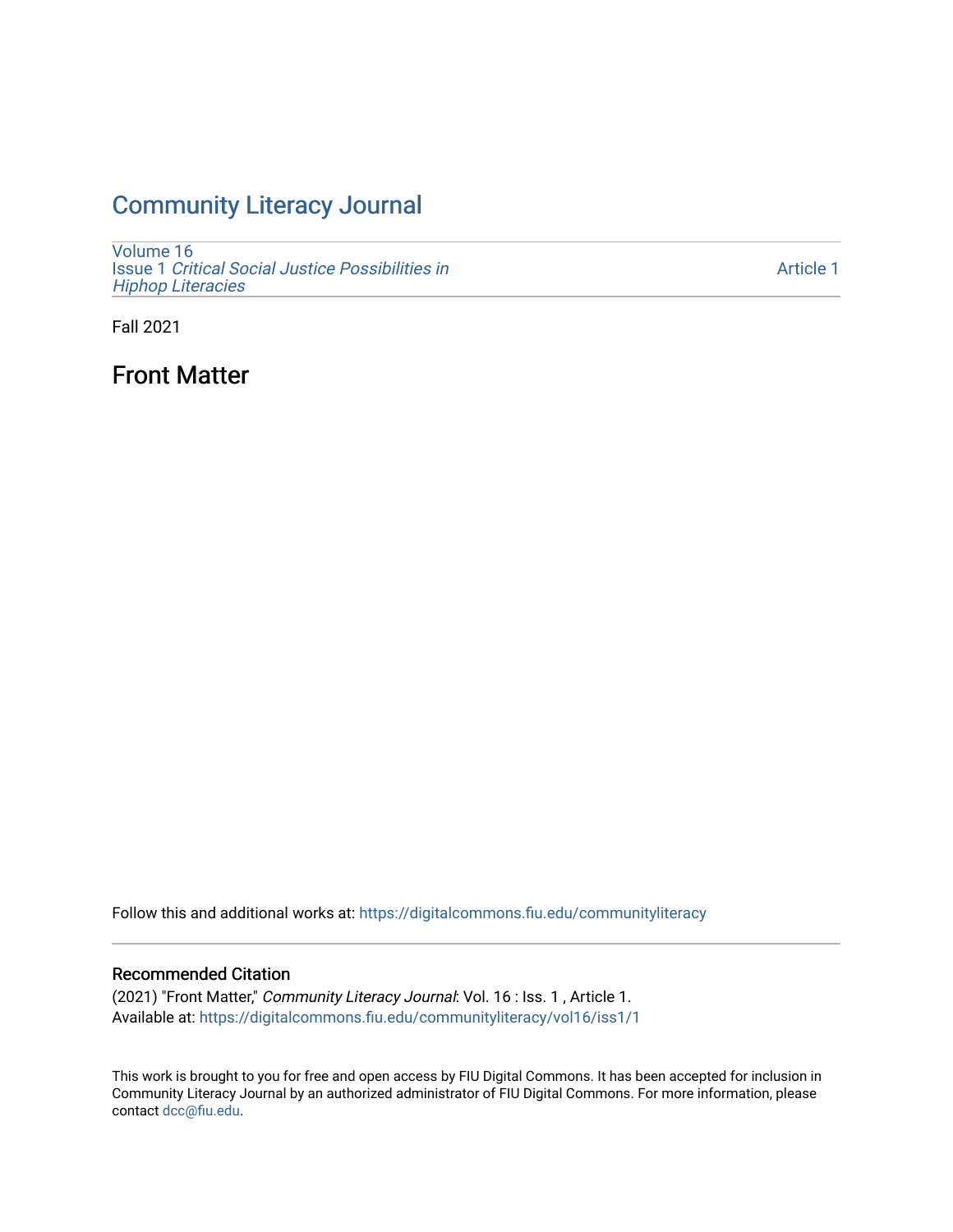## community literacy journal 16.1

fall 2021

Special Issue: Critical Social Justice Possibilities in Hiphop Literacies

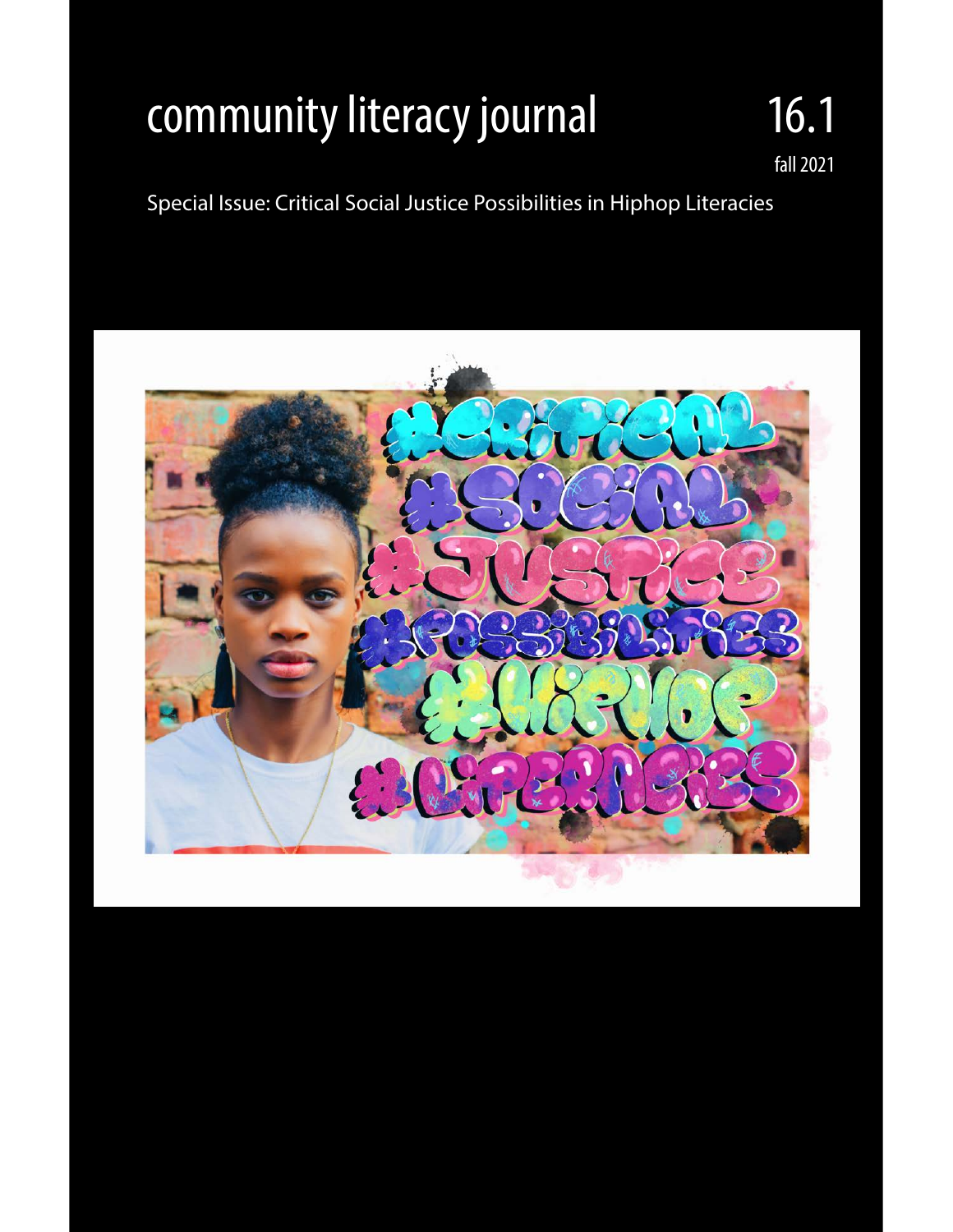## Mission

The *Community Literacy Journal* is an interdisciplinary journal that publishes<br>both scholarly work that contributes to theories, methodologies, and research<br>agendas and work by literacy workers, practitioners, and communi both scholarly work that contributes to theories, methodologies, and research agendas and work by literacy workers, practitioners, and community literacy program staff. We are especially committed to presenting work done in collaboration between academics and community members, organizers, activists, teachers, and artists.

We understand "community literacy" as including multiple domains for literacy work extending beyond mainstream educational and work institutions. It can be found in programs devoted to adult education, early childhood education, reading initiatives, or work with marginalized populations. It can also be found in more informal, ad hoc projects, including creative writing, graffiti art, protest songwriting, and social media campaigns.

For us, literacy is defined as the realm where attention is paid not just to content or to knowledge but to the symbolic means by which it is represented and used. Thus, literacy makes reference not just to letters and to text but to other multimodal, technological, and embodied representations, as well. Community literacy is interdisciplinary and intersectional in nature, drawing from rhetoric and composition, communication, literacy studies, English studies, gender studies, race and ethnic studies, environmental studies, critical theory, linguistics, cultural studies, education, and more.

## Subscriptions

Donations to the *CLJ* in any amount can be made with a check made out to "FIU English Department," with *Community Literacy Journal* in the memo line.

Send to:

Paul Feigenbaum Department of English Florida International University DM462D 11200 SW 8th St. Miami, FL 33199

Donors at the \$40 level or above will receive a courtesy print subscription of the academic year's issues.

## Cover Artist and Art

Gabrielle Ricci IG @gabriellericciart

I'm an Afro-Latina artist from Columbus Ohio. I've been drawing, painting and crafting ever since I could remember. My favorite medium is digital art. I use my iPad to create art focused on natural hair and women of color. Afros, curls and kinks are all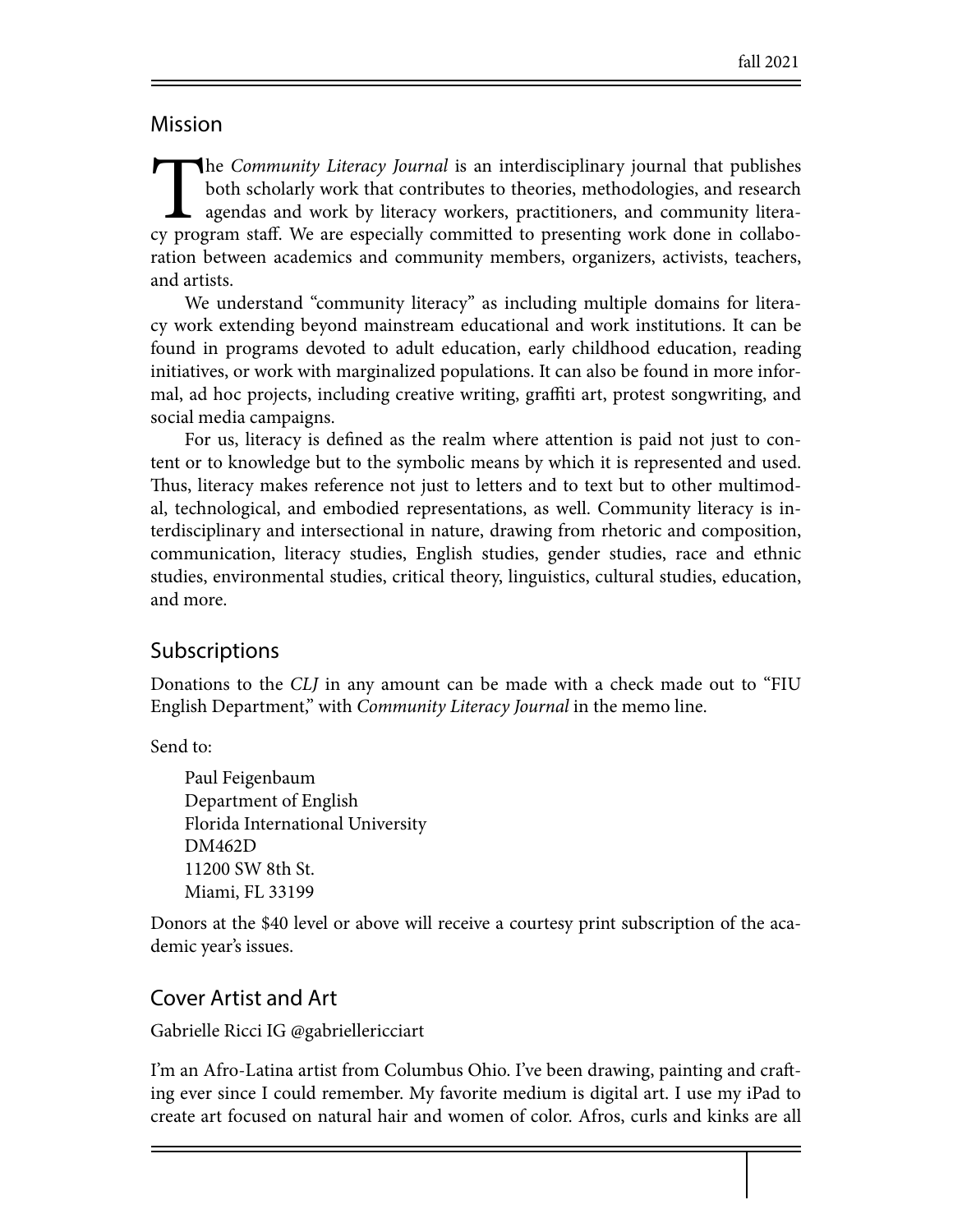right up my alley. Drawing mermaids is one of my favorite things to do. Happy imagery and fun colors are my focus. I want people to see my art, feel happy and at the same time represented.

## Submissions

Submissions for the articles section of the journal should clearly demonstrate engagement with community literacy scholarship, particularly scholarship previously published in the Community Literacy Journal. The editors seek work that pushes the field forward in exciting and perhaps unexpected ways. Case studies, qualitative and/ or quantitative research, conceptual articles, etc., ranging from 20-25 manuscript pages, are welcome. If deemed appropriate, we will send the manuscript out to readers for blind review. You can expect a report in 10-12 weeks.

The CLJ also welcomes shorter manuscripts (8-12 pages) for two new sections: **Community Literacy Project and Program Pro!les** will discuss innovative and impactful community-based projects and programs that are grounded in best practices. We encourage community-based practitioners and non-profit staff to submit for this section. Profiles should draw on community literacy scholarship, but they are not expected to have the extended lit reviews that are customary in the articles section of the journal. If you are a community member wanting to submit, and it is your first time writing for an academic journal, we are happy to offer mentorship and answer questions. Pieces co-authored by multiple stakeholders in a project are also welcome.

Please submit using our online submission system. Contact the Project and Program Profiles Editor, Vincent Portillo, with questions at vportill@syr.edu.

**Issues in Community Literacy** will offer targeted analysis, reflection, and/or complication of ongoing challenges associated with the work of community literacy. Potential subjects for this section include (but are not limited to): building/sustaining infrastructure, navigating institutional constraints, pursuing community literacy in graduate school, working with vulnerable populations, building ethical relationships, realizing reciprocity, and negotiating conflicts among partners. We imagine this as a space for practitioners to raise critical issues or offer a response to an issue raised in a previous volume of the CLJ.

We encourage community-based practitioners and non-profit staff to submit for this section. If you are a community member wanting to submit, and it is your first time writing for an academic journal, we are happy to offer mentorship and answer questions. Pieces co-authored by multiple stakeholders in a project are also welcome.

Please submit using our online submission system. Contact the Issues in Community Literacy Editor, Cayce Wicks, with questions at cwick003@fiu.edu.

**Coda: Community Writing and Creative Work** welcomes submissions of poetry, creative nonfiction, short stories, and multigenre work on any topics that have ensued from community writing projects. This may be work about community writing projects, and this may be expressed in ways we have yet to imagine. We ask authors to include a personal reflection about the submission itself—information about your community writing group (if you belong to one); your personal journey as a writer; what inspired you to write your piece; and anything else you'd care to share about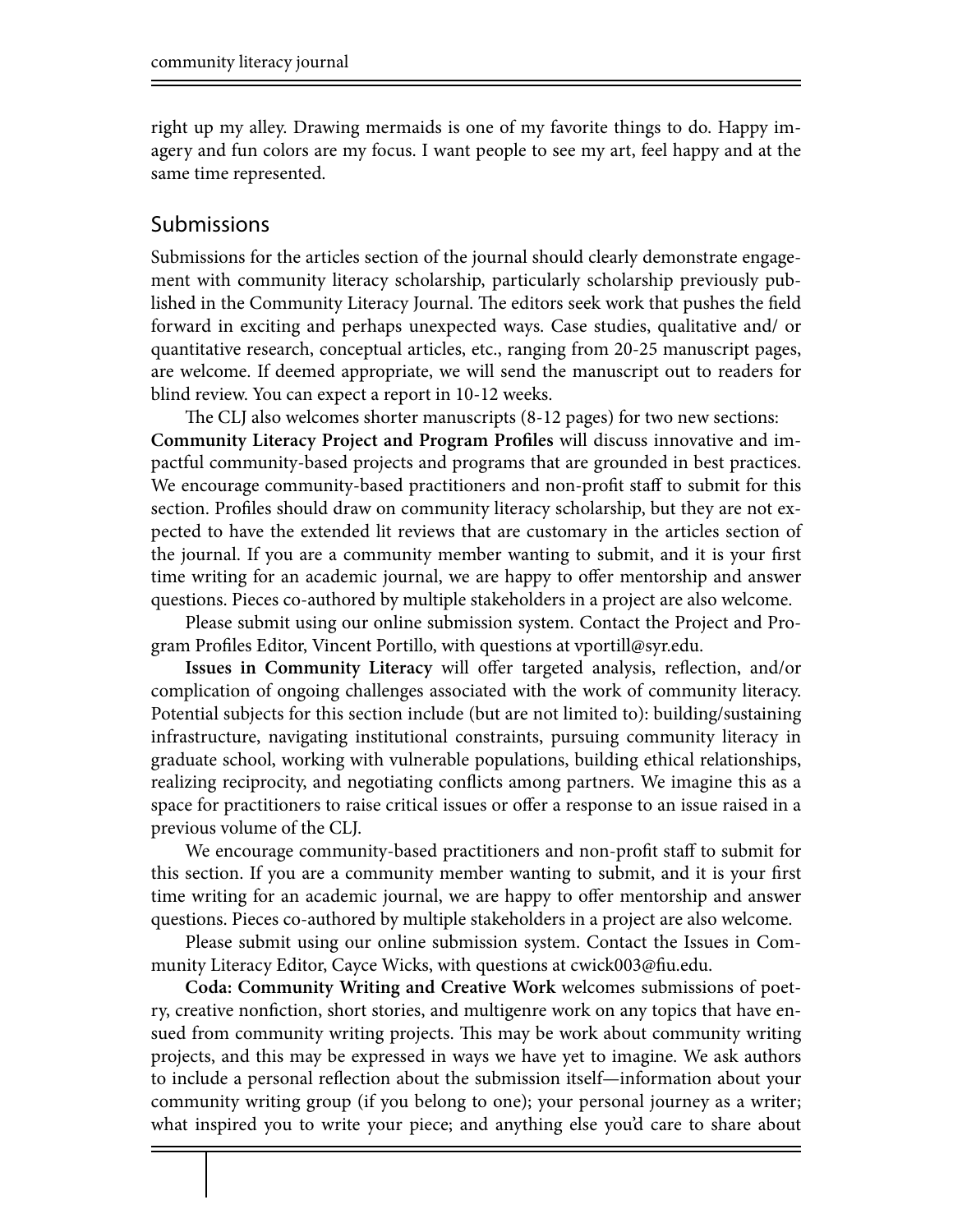your life—as an invitation for the author and Coda's readers to consider writing and activism as intertwined.

Please submit using our online submission system. Contact the Coda Editorial Collective at coda.editors@gmail.com.

## Advertising

*Community Literacy Journal* welcomes advertising. The journal is published twice annually, in the Fall and Spring (November and May). Deadlines for advertising are two months prior to publication (September and March).

## **Ad Sizes and Pricing**

Half page (trim size 5.5X4.25): \$200 Full page (trim size 5.5X8.5): \$350 Inside back cover (trim size 5.5X8.5): \$500 Inside front cover (trim size 5.5X8.5): \$600

## **Format**

We accept .PDF, .JPG, .TIF or .EPS. All advertising images should be camera-ready and have a resolution of 300 dpi. For more information, please contact Veronica House (housev@colorado.edu) and Paul Feigenbaum (pfeigenb@fiu.edu).

Copyright © 2021 *Community Literacy Journal* ISSN 1555-9734

*Community Literacy Journal* is a member of the Council of Editors of Learned Journals.



Production and distribution managed by Parlor Press.

Publication of the *Community Literacy Journal* is made possible through the generous support of the English Department and the Writing and Rhetoric Program at Florida International University. The *CLJ* is a journal of the Coalition for Community Writing. Current issues and archives are available open access at https://digitalcommons.fiu.edu/ communityliteracy/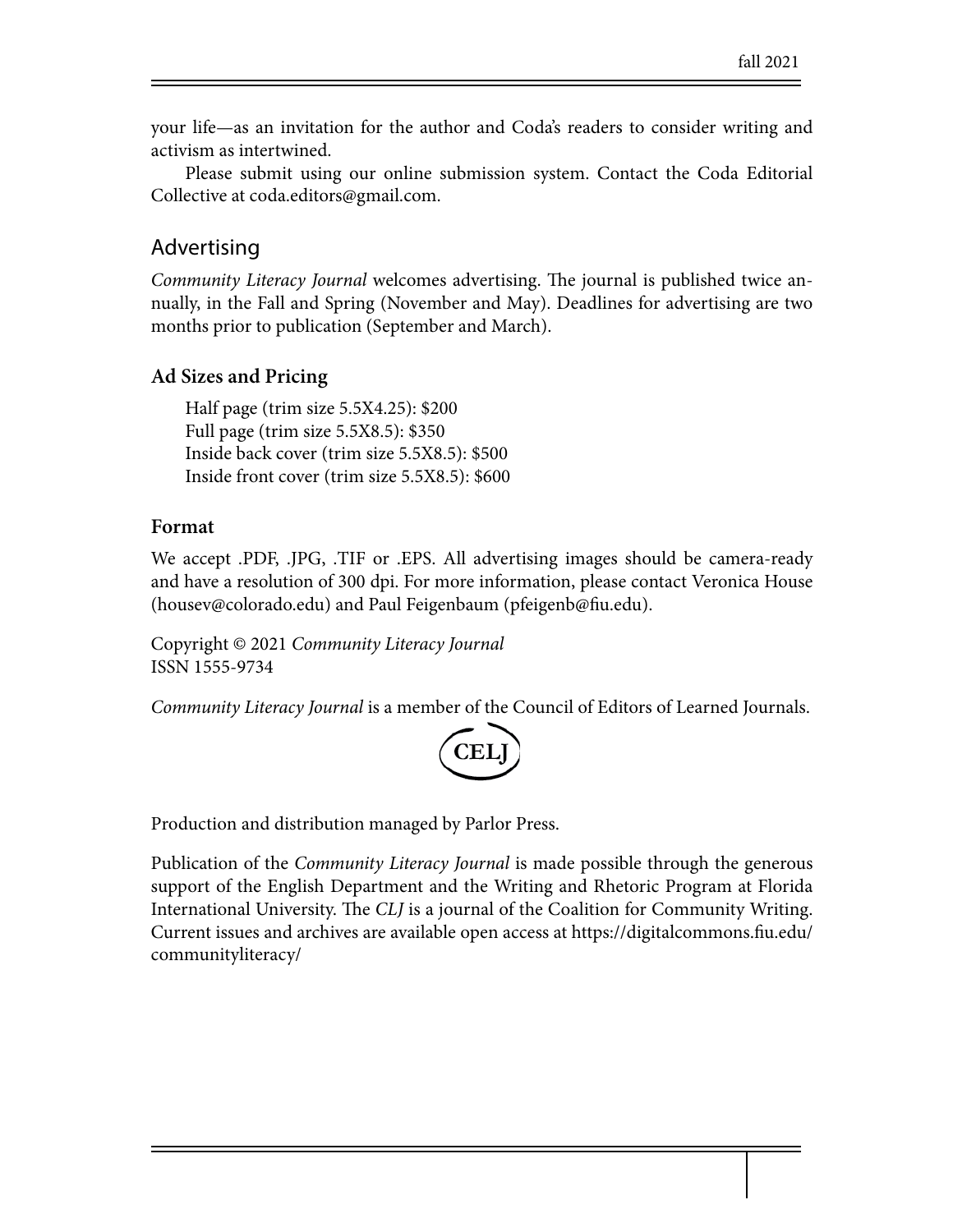## Editorial Board

Jonathan Alexander, *University of California Irvine*  Steven Alvarez, *St. John's University*  April Baker Bell, *Michigan State University*  Kirk Branch, *Montana State University*  Stephanie Briggs, *Be.Still.Move.*  Laurie Cella, *Shippensburg University*  David Coogan, *Virginia Commonwealth University*  Ellen Cushman, *Northeastern University*  Lisa Dush, *DePaul University*  Jenn Fishman, *Marquette University*  Linda Flower, *Carnegie Mellon University*  Beth Godbee, *Heart-Head-Hands.com* Eli Goldblatt, *Temple University, Emeritus* Laurie Grobman, *Pennsylvania State University Berks*  Shirley Brice Heath, *Stanford University* Glenn Hutchinson, *Florida International University* Tobi Jacobi, *Colorado State University*  Ben Kuebrich, *West Chester University*  Carmen Kynard, *Texas Christian University*  Paula Mathieu, *Boston College*  Seán Ronan McCarthy, *James Madison University*  Michael Moore, *DePaul University*  Beverly Moss, *The Ohio State University* Steve Parks, *The University of Virginia* Jessica Pauszek, *Boston College*  Eric Darnell Pritchard, *University of Arkansas Fayetteville* Jessica Restaino, *Montclair State University*  Elaine Richardson, *The Ohio State University* Lauren Rosenberg, *University of Texas at El Paso*  Ti!any Rousculp, *Salt Lake Community College*  Iris Ruiz, *University of California Merced*  Donnie Sackey, *University of Texas at Austin* Rachael W. Shah, *University of Nebraska-Lincoln*  Erec Smith, *York College of Pennsylvania*  John Trimbur, *Emerson College* Stephanie Wade, *Searsport District High School, Maine*  John Warnock, *University of Arizona*  Christopher Wilkey, *Northern Kentucky University*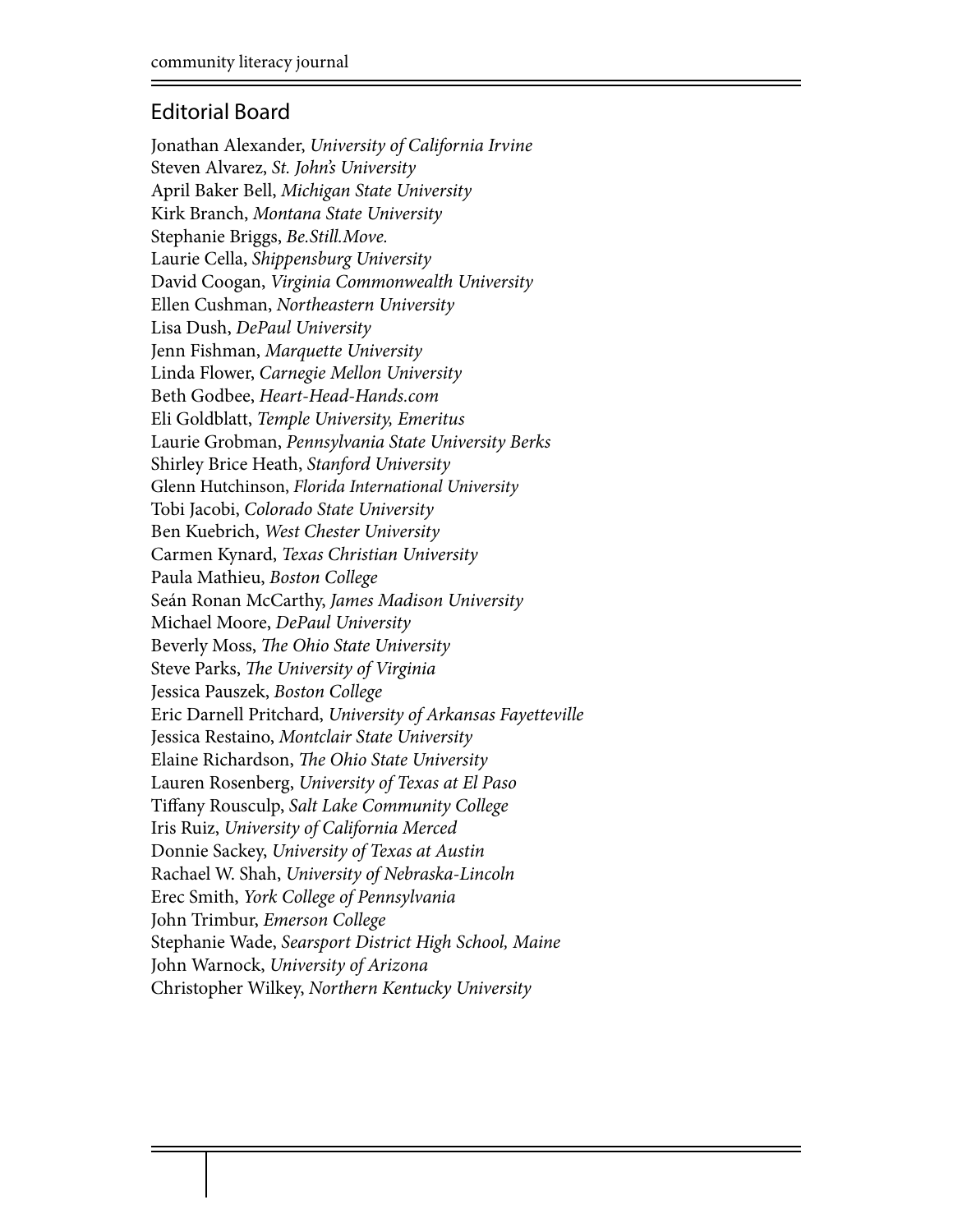## COMMUNITY LITERACY

| Editors                                                                             | Paul Feigenbaum, Florida International University<br>Veronica House, University of Denver                                                                                                                                                                                        |
|-------------------------------------------------------------------------------------|----------------------------------------------------------------------------------------------------------------------------------------------------------------------------------------------------------------------------------------------------------------------------------|
| <b>Senior Assistant Editor</b><br>and Issues in Community<br><b>Literacy Editor</b> | Cayce Wicks, Florida International University                                                                                                                                                                                                                                    |
| Journal Manager                                                                     | Erin Daugherty, University of Arkansas at Fayetteville                                                                                                                                                                                                                           |
| <b>Book and New Media</b><br><b>Review Editor</b>                                   | Jessica Shumake, University of Notre Dame                                                                                                                                                                                                                                        |
| Consulting Editor and<br><b>Project Profiles Editor</b>                             | Vincent Portillo, Boston College                                                                                                                                                                                                                                                 |
| <b>Coda: Community Writing</b><br>and Creative Work<br><b>Editorial Collective</b>  | Kefaya Diab, Loyola University Maryland<br>Leah Falk, Rutgers University, Camden<br>Chad Seader, William Penn University<br>Alison Turner, Independent Scholar, Denver<br>Kate Vieira, University of Wisconsin, Madison<br>Stephanie Wade, Searsport District High School, Maine |
| Senior Copyeditor                                                                   | Elvira Carrizal-Dukes, University of Texas at El Paso                                                                                                                                                                                                                            |
| Copyeditors                                                                         | Quiana Cutts, Mississippi State University<br>Adam Hubrig, Sam Houston State University<br>Charisse Iglesias, University of Arizona<br>Walter Lucken IV, Wayne State University<br>Kelly Whitney, The Ohio State University                                                      |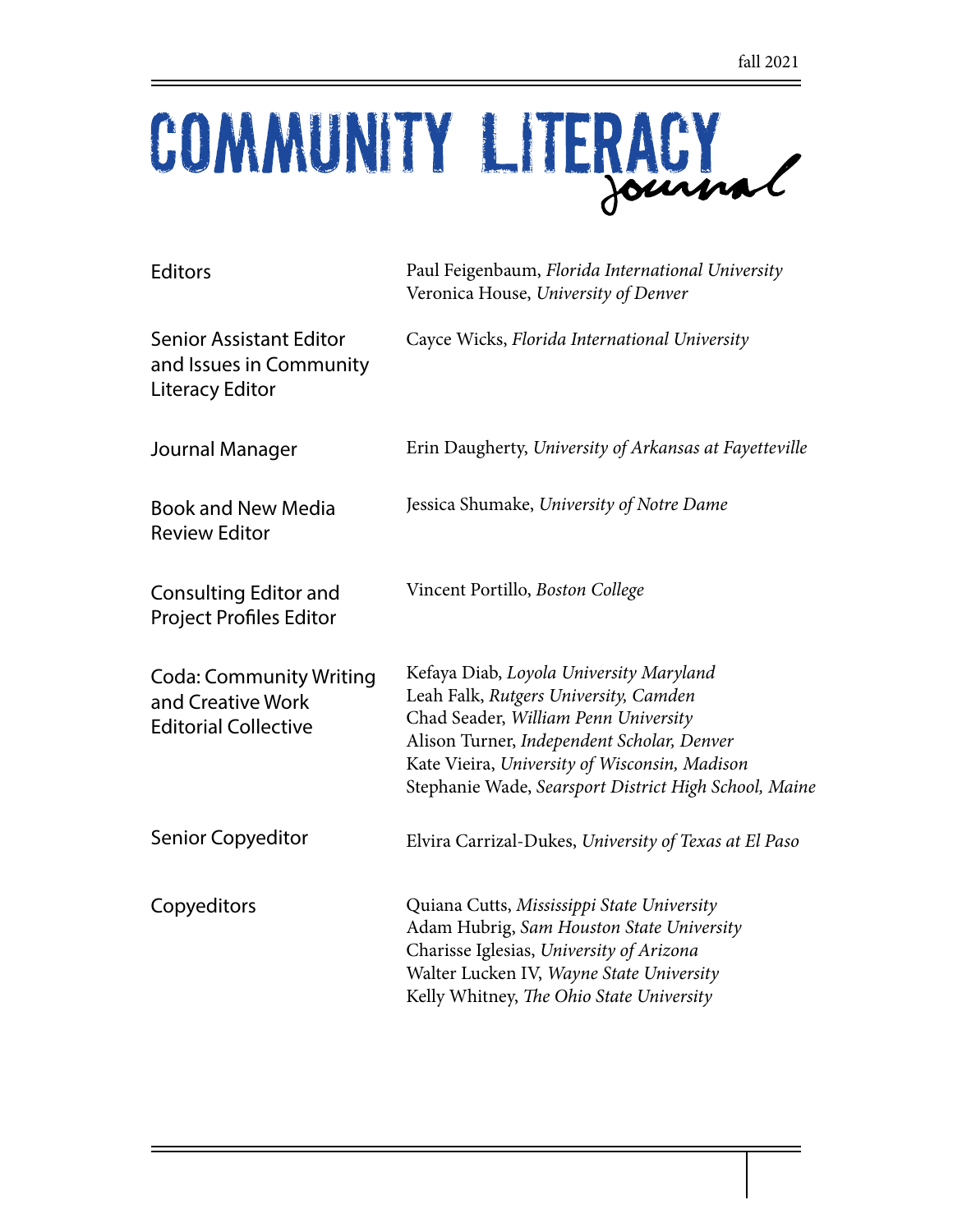# COMMUNITY LITERACY

Fall 2021 Volume 16, Issue 1

## **Guest Editor: Elaine Richardson**

## **Editor's Introduction**

**1** *Critical Social Justice Possibilities in Hiphop Literacies: An Introduction* Elaine Richardson with Steve Lessner

## **Articles**

- **10** *'She Ugly': Black Girls, Women in Hiphop and Activism—Hiphop Feminist Literacies Perspectives* Elaine Richardson aka Dr. E
- **32** *Higher Hussle: Nipsey's Post Hip Hop Literacies* Marquese McFerguson and Aisha Durham
- **45** *Free Your Mind and Your Practice Will Follow: Exploring Hip-Hop Habits of Mind as a Practice of Educational Freedom* Toby S. Jenkins
- **69** *"An Art of Truth in* !*ings": Confronting Hiphop Illiteracies in Writing Classrooms at Predominantly White Colleges and Universities* Tessa Brown

## **Book and New Media Reviews**

- **91** *From the Book and New Media Review Editor's Desk*  Jessica Shumake, Editor
- **92** *Literacy as Conversation: Learning Networks in Urban and Rural Communities* by Eli Goldblatt and David A. Jolliffe Reviewed by Rachel E.H. Edwards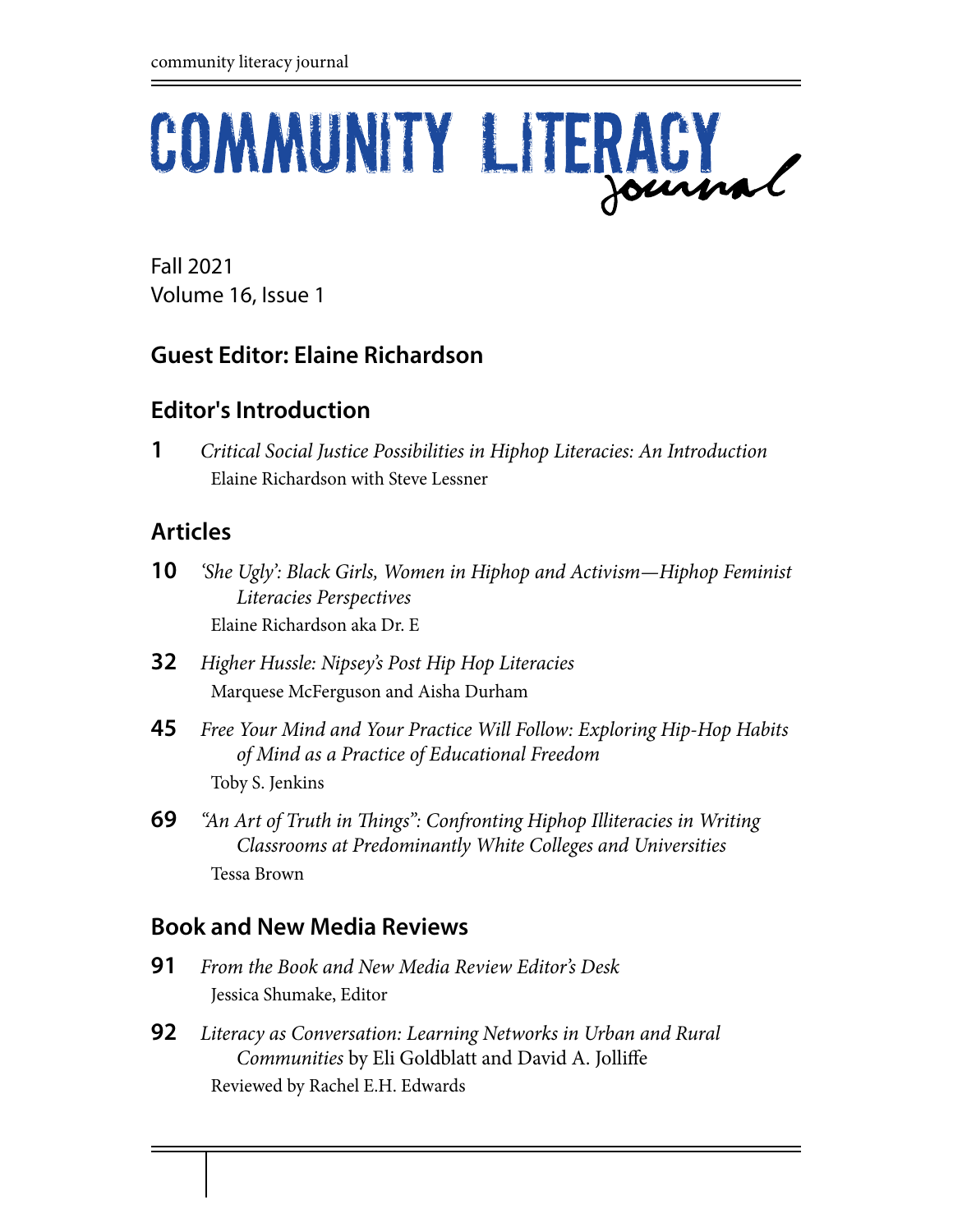- **97** *Family Literacies: Shared Reading with Young Children* by Rachael Levy and Mel Hall Reviewed by Megen Farrow Boyett
- **104** *Transnational Feminist Itineraries: Situating* !*eory and Activist Practice* edited by Ashwini Tambe and Millie Thayer Reviewed by Curtis J. Jewell
- **111** *Words No Bars Can Hold: Literacy Learning in Prison* by Deborah Appleman Reviewed by Walter Lucken IV
- **115** *Queer Literacies: Discourses and Discontents* by Mark McBeth Reviewed by Mary F. McGinnis
- **120** *Literacy Heroines: Women and the Written Word* by Alice S. Horning Reviewed by Andrea McCrary